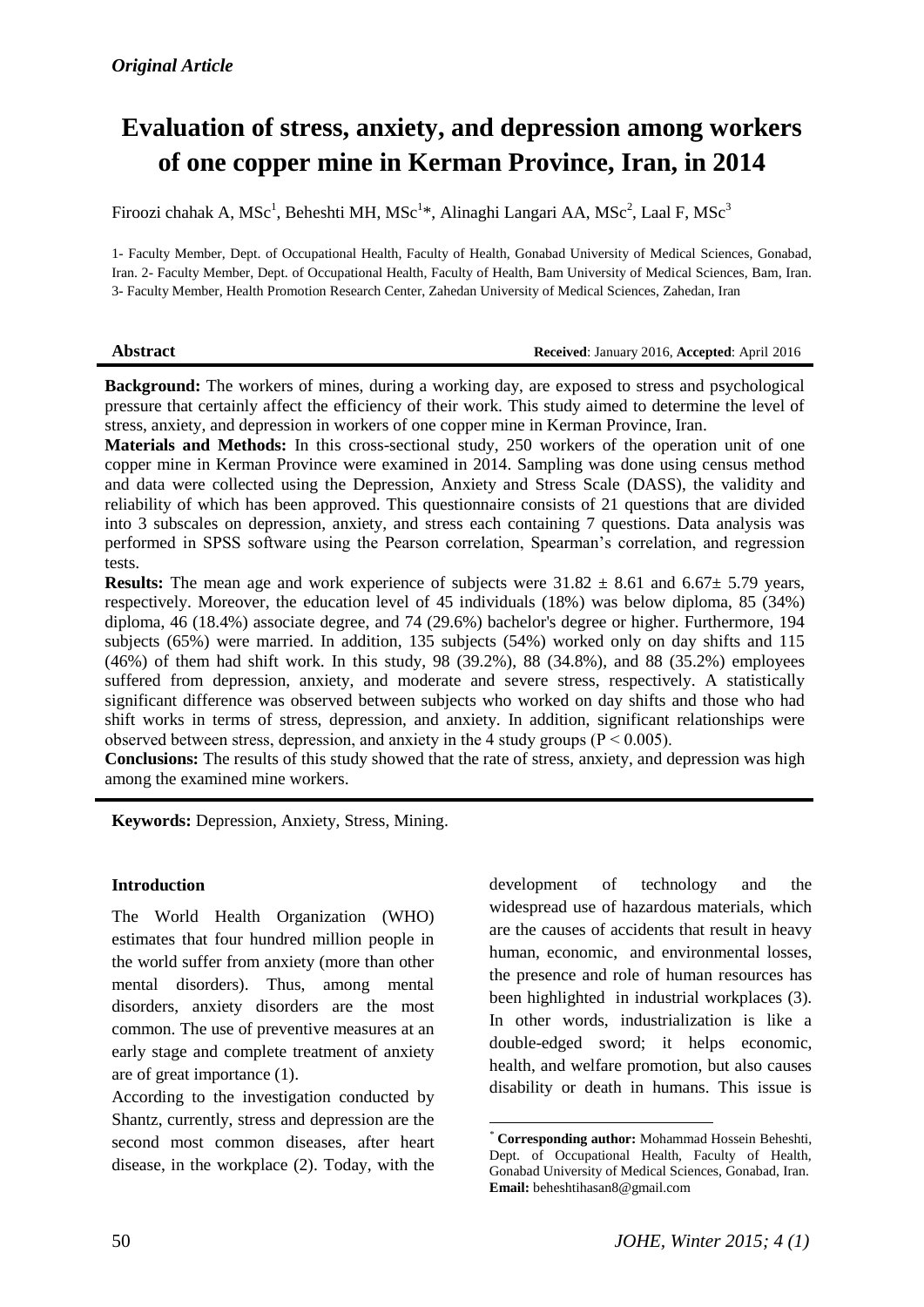more evident in developing countries in which working is accompanied with excessive pressure in order to increase production, regardless of preventive safety principles, standards, working hours, training of workers, use of suitable personal protective equipment, and etcetera. For example, the International Labour Organization (ILO) reported the annual global incidence of 270 million occupational accidents leading to loss of more than 3 working days in 2009. Iran is a developing country, and thus, is not exempt from this rule (4). Anxiety is an unpleasant and vague sensation of fear and worry and is often associated with an unknown origin and uncertainty, helplessness, and physiological excitation (5).

All individuals may be anxious at times, but chronic, severe, and unusual anxiety is problematic and is the cause of depression. However, regardless of genetic and congenital factors, the cause of stress and anxiety in acute cases is the living environment of individuals and in most cases is related to social interaction and occupation (6). The words stress and anxiety are used to describe moods and feelings in everyday life.

Anxiety occurs when individuals experience stressful situations for a long period of time or frequently. Under such circumstances, the body becomes strained and vulnerable to physical and mental disorders, such as anxiety (7).

Depression is a set of various psychological states the effects of which range from fatigue to silence and avoidance of everyday activities. Chronic anxiety is one of the numerous factors of depression. The high prevalence of anxiety is due to the lack of primary prevention, early diagnosis, and timely control. (8). Individuals who work in stressful environments such as underground mines are at risk of distress. Their work environment is often stressful and demanding; thus, if they lack the adequate mental and physical preparedness, they will be extremely vulnerable. Factors such as lack of sleep or irregular sleep-wake rhythm, and shift work

sleep disorder (SWSD) that result in burnout are the most common of these damages (7). In this study, workers of the operation unit of a copper mine have been examined to evaluate of stress, anxiety, and depression among workers of copper mine.

## **Material and Methods**

This cross-sectional and descriptive-analytical study was conducted in 2014 to assess the level of stress, anxiety, and depression among workers of a copper mine in Kerman Province, Iran. Sampling was performed using census method. The study population consisted of all of the operation unit. The inclusion criteria included the willingness to participate in the research, previous work experience in the operation unit, and lack of simultaneous participation in a similar study.

The researcher explained the design and goals of the study to the participants and assured them that participation in the project was voluntary and all information would be considered confidential. He also explained that if they wished the results would be delivered to the operation unit. All those who completed the questionnaire were entered into the study.

Data were collected using a two-part questionnaire. The first part of the questionnaire consisted of 7 questions on the demographic characteristics of the study population including place of work, education, work experience, age, marital status, type of work, and gender. The second part consisted of the Depression, Anxiety, and Stress Scale (DASS-21) that measures the emotional response of workers. The DASS-21 was designed by Lovibond in 1995. Each item in the DASS-21 is scored on a 4-point Likert scale ranging from 0 to 3 (normal, low, medium, and severe). This scale has two forms. The short form consists of 21 items, which evaluate the psychological constructs of depression, anxiety, and stress (7 items each). The long form contains 42 items; every 14 items measure an act or psychological dimension. The short form was validated for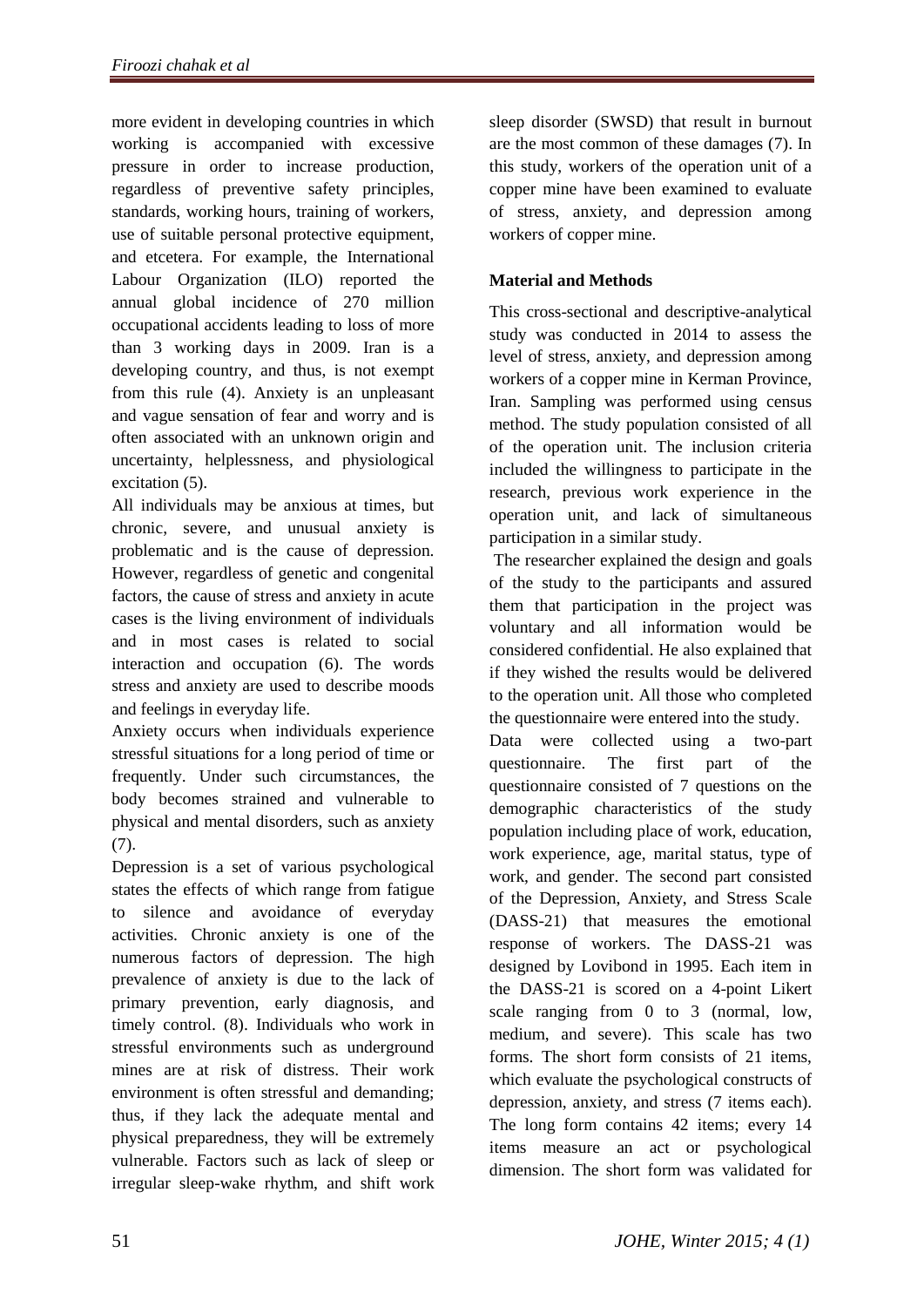the Iranian population by Sahebi et al. (9). Crawford and Henry, in a study on 1,771 cases in England, compared this tool with other related tools of depression and anxiety (10). They reported the reliability of this tool using Cronbach's alpha in the subscales of depression, anxiety, and stress as 0.95, 0.90, and 0.93, respectively. They also reported that the correlation coefficient for total score of the scale was 0.97 (10). Moreover, Moradipanah et al., in their study in Iran, confirmed the validity of this tool (11). They reported the Cronbach's alpha of depression, anxiety, and

stress subscales as 0.94, 0.92, and 0.82, respectively (11).

Total scores were calculated for each person and percentage score was obtained through dividing the received score by the maximum possible score. Data were entered into a computer after collection and analyzed using SPSS software (version 16, SPSS Inc., Chicago, IL, USA). To determine the relationship between the severity of the main factors and demographic characteristics, the Pearson correlation, Spearman's correlation, and regression test were used.

|  | Table 1: Frequency of depression, anxiety, and stress among staff |  |  |
|--|-------------------------------------------------------------------|--|--|
|  |                                                                   |  |  |

|                       | Frequency | Normal |      | LOW |      | Medium |      | Sever |      |
|-----------------------|-----------|--------|------|-----|------|--------|------|-------|------|
| Emotional<br>reaction |           | No.    | $\%$ | No. | $\%$ | No.    | $\%$ | No.   | $\%$ |
| Depression            |           | 34     | 18.0 | 83  | 42.8 | 70     | 36.0 |       | 3.2  |
| Anxiety               |           | 35     | 18.4 | 91  | 46.8 | 61     | 31.6 |       | 3.2  |
| <b>Stress</b>         |           | 37     | 18.8 | 90  | 46.0 | 61     | 31.6 |       | 3.6  |

#### **Results**

The study population consisted of 250 personnel (contractual, contracting, and official workers) of the operation unit. In this study, mean and standard deviation of participants' age was  $31.82 \pm 8.61$ . Mean and standard deviation of their work experience was  $6.67 \pm 5.97$ . Furthermore, the education level of 18% of subjects was below high school diploma, 34% diploma, 4.18% associate degree, and 6.29% bachelor's degree

or higher. In terms of marital status, 22.4% of participants were single and 77.6% were married. In addition, 54% of subjects worked only on day shifts and 46% of them had shift work. Table 1 shows the frequency of depression, anxiety, and stress (emotional response) among the participants. As can be seen in this table, 32.9%, 34.8%, and 35.2% of employees, respectively, suffered from depression, anxiety, and stress at moderate to severe levels.

|                             | Stress intensity                   | Normal and<br>low |       | Medium |       | Severe         |          |      | Sum | Statistical test |
|-----------------------------|------------------------------------|-------------------|-------|--------|-------|----------------|----------|------|-----|------------------|
| Demographic characteristics |                                    | No.               | $\%$  | No.    | $\%$  |                | No.      | $\%$ | No. | results          |
| Marital status              | Married                            | 117               | 60.30 | 68     | 35.05 | 9              | 4.63     |      | 194 | P < 0.001        |
|                             | Single                             | 45                | 23.19 | 11     | 5.67  | $\overline{0}$ | $\theta$ |      | 56  |                  |
| Education                   | <b>Below</b><br>diploma            | 31                | 15.97 | 14     | 7.21  | $\overline{0}$ | $\theta$ |      | 45  |                  |
|                             | Diploma                            | 56                | 28.86 | 27     | 13.91 | 2              | 1.30     |      | 85  |                  |
|                             | Associate<br>Degree                | 31                | 15.97 | 11     | 5.67  | 4              | 2.60     |      | 46  | P < 0.05         |
|                             | Bachelor's<br>degree and<br>higher | 35                | 18.04 | 27     | 13.91 | 3              | 1.54     |      | 74  |                  |
|                             | Day shift                          | 92                | 47.42 | 40     | 20.61 | 3              | 1.54     |      | 135 | P < 0.001        |
| Working hours               | Shift work                         | 51                | 26.28 | 55     | 28.35 | 9              | 4.63     |      | 115 |                  |

|  |  | Table 2: Descriptive indicators of occupational stress based on demographic data |
|--|--|----------------------------------------------------------------------------------|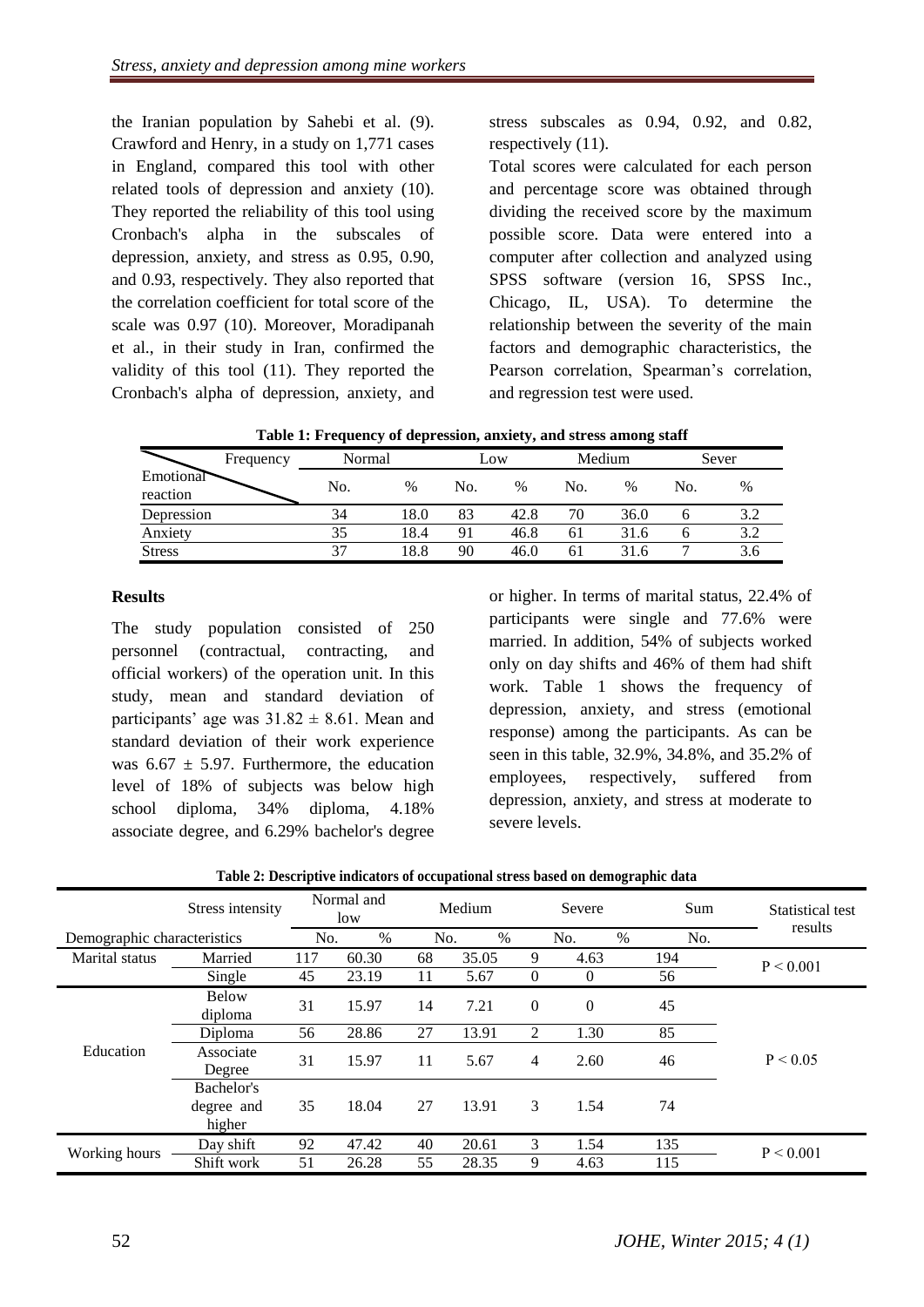|                             | Stress intensity                   |     | Normal and<br>low |     | Medium | Severe   |          | Sum | Statistical test<br>results |
|-----------------------------|------------------------------------|-----|-------------------|-----|--------|----------|----------|-----|-----------------------------|
| Demographic characteristics |                                    | No. | $\%$              | No. | %      | No.      | $\%$     | No. |                             |
| Marital status              | Married                            | 105 | 54.12             | 82  | 42.26  |          | 3.60     | 194 | P < 0.001                   |
|                             | Single                             | 47  | 24.22             | 8   | 4.12   |          | 0.51     | 56  |                             |
|                             | Below diploma                      | 25  | 12.88             | 20  | 10.30  | $\theta$ | $\Omega$ | 45  |                             |
|                             | Diploma                            | 55  | 28.35             | 29  | 14.94  |          | 0.51     | 85  |                             |
| Education                   | Associate<br>Degree                | 32  | 16.49             | 10  | 5.15   | 4        | 2.06     | 46  | P < 0.05                    |
|                             | Bachelor's<br>degree and<br>higher | 40  | 20.61             | 31  | 15.97  | 3        | 1.54     | 74  |                             |
| Working hours               | Day shift                          | 96  | 49.48             | 38  | 19.58  |          | 0.51     | 135 | P < 0.001                   |
|                             | Shift work                         | 56  | 28.86             | 57  | 29     | 2        | 1.03     | 115 |                             |

**Table 3: Descriptive indicators of occupational depression based on demographic data**

As shown in tables 2, 3, and 4, there were differences in terms of stress, depression, and anxiety between married and single individuals. No significant relationship was observed between stress, depression, and anxiety in the 4 study groups  $(P < 0.05)$ . Significant differences were observed between the subjects who worked on day shifts and those who had shift work regarding stress, depression, and anxiety ( $P \le 0.001$ ).

**Table 4: Descriptive indicators of occupational anxiety based on demographic data**

|           | Stress intensity                | Normal and<br>low |       | Medium |       | Severe   |             | Sum       | Statistical test |
|-----------|---------------------------------|-------------------|-------|--------|-------|----------|-------------|-----------|------------------|
|           | Demographic characteristics     | No.               | $\%$  | No.    | $\%$  | No.      | $\%$        | No.       | results          |
| Marital   | Married                         | 119               | 61.34 | 67     | 34.53 | 8        | 4.12        | 194       |                  |
| status    | Single                          | 44                | 22.68 | 12     | 6.18  | $\theta$ | $\theta$    | 56        | P < 0.001        |
|           | Below diploma                   | 27                | 13.91 | 18     | 9.27  | $\Omega$ | 0           | 45        |                  |
| Education | Diploma                         | 59                | 30.41 | 26     | 13.40 | $\Omega$ |             | 85        |                  |
|           | <b>Associate Degree</b>         | 32                | 16.49 | 10     | 5.15  | 4        | 2.06        | 46        | P < 0.05         |
|           | Bachelor's degree<br>and higher | 45                | 23.19 | 25     | 12.88 | 4        | 2.06        | 74        |                  |
| Working   | Day shift                       | 98                | 50.51 | 35     | 18.04 | 2        | 1.03<br>135 | P < 0.001 |                  |
| hours     | Shift work                      | 52                | 26.80 | 60     | 30.92 | 3        | 1.54        | 115       |                  |

There was a statistically significant relationship between age and the level of stress,

depression, and anxiety  $(P < 0.001)$  (Table 5).

| Table 5: Comparison of occupational stress, depression, and anxiety in terms of age (in years) |  |  |
|------------------------------------------------------------------------------------------------|--|--|
|                                                                                                |  |  |

| Age                     |                       | No  | Mean $\pm$ SD     | F     | df | P-value   |
|-------------------------|-----------------------|-----|-------------------|-------|----|-----------|
| Occupational stress     | 162<br>Normal and low |     | $28.62 \pm 5.3$   |       |    |           |
|                         | Medium                | 79  | $35.25 \pm 8.93$  | 17.94 | 3  | P < 0.001 |
|                         | Severe                | Q   | $41.55 \pm 13.97$ |       |    |           |
|                         | Normal and low        | 152 | $28.14 \pm 6.4$   |       | 3  | P < 0.001 |
| Occupational            | Medium                | 90  | $35.73 \pm 8.31$  | 23.62 |    |           |
| depression              | Severe                |     | $43.12 \pm 14.06$ |       |    |           |
|                         | Normal and low        | 163 | $28.4 \pm 6.42$   |       |    |           |
| Occupational<br>anxiety | Medium                | 79  | $35.17 \pm 8.6$   | 23.62 |    | P < 0.001 |
|                         | Severe                | 8   | $46.75 \pm 12.36$ |       |    |           |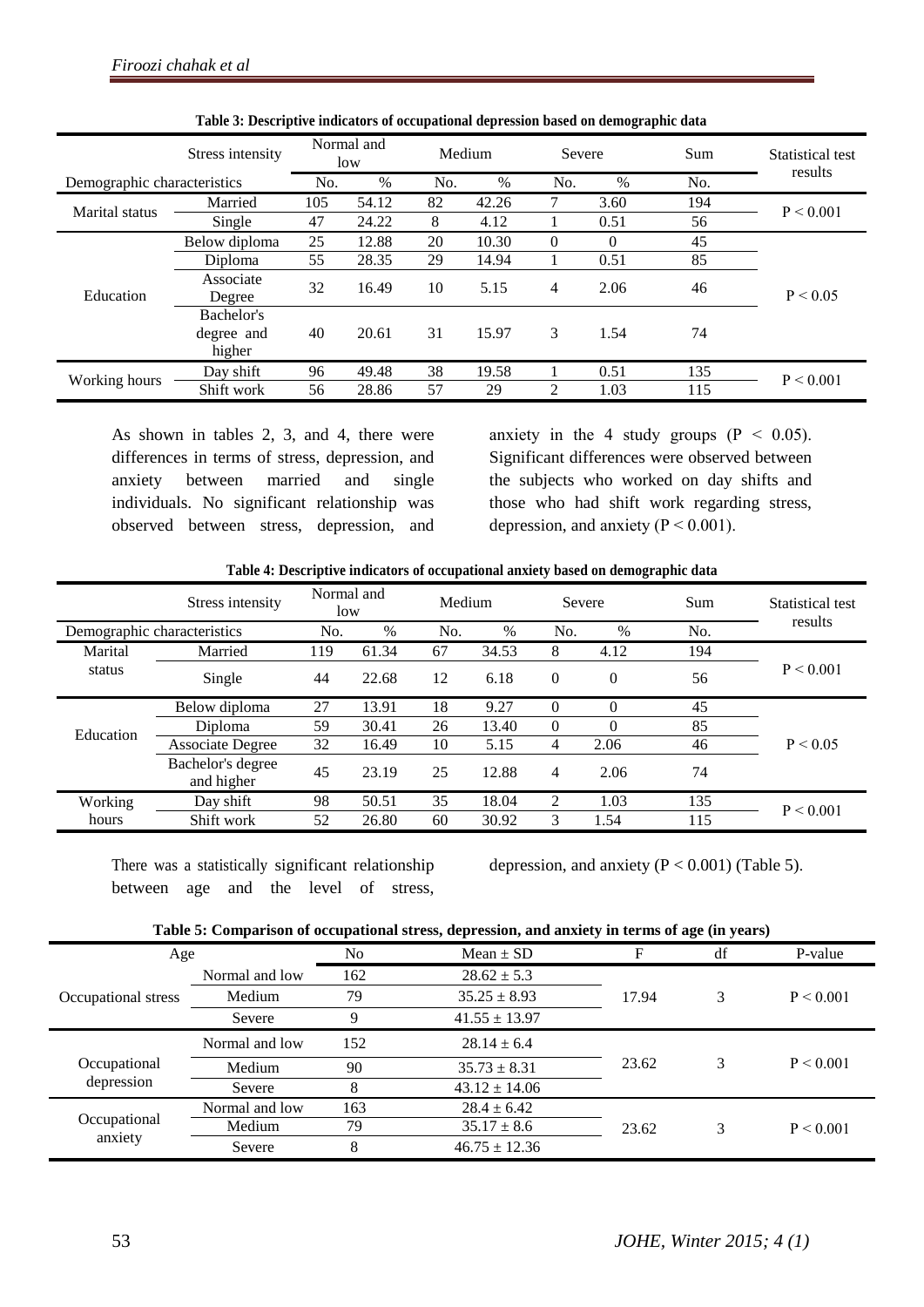### **Discussion**

This study aimed to evaluate stress, anxiety, and depression in workers of the operation unit of a copper mine in Kerman Province in 2014. The results showed that 39.2%, 34.8%, and 35.2% of employees suffered from depression, anxiety, and stress at moderate to severe levels, respectively. This is due to the stressful nature of work in the mines. Factors such as inappropriate environment, lack of a stable work environment, lack of employment security, unbearable physical environment, and unfamiliarity with ways of dealing with stress are the cause of workers' high scores in stress, anxiety, and depression. This issue was illustrated clearly in several studies that were performed in the field of stress in mines (12,13). According to the National Institute for Occupational Safety and Health in America, 40% of workers reported that their job was extremely stressful, and 26% of workers stated that they were often under pressure due to their jobs (14, 15). Psychological stress in the workplace includes stress factors that impact the mental health of workers, and are able to damage their job function and safety. A review of studies in the field of mental health status in individuals of 15 years of age and older in Iran indicates that on average about 21% of the population suffer from mental disorders (16). Moreover, women have higher vulnerability to these disorders than men (16). Thus, mental health is defined as the ability to be flexible in difficult situations and to achieve mental balance in any situation (8). In a study that was conducted by Shinar, human behavior was identified as the main cause of most accidents (17). Many studies have shown that occupational stress is the cause of occupational accidents. For example, Norris et al., in their study, observed a significant association between stress levels of and accident by employees (18). A study in England found that more than 500 thousand workers suffer from occupational stress and it is the second leading cause of absenteeism from work (19, 20). Some jobs are inherently stressful, and thus,

cause anxiety. Wang et al., in their study on the mental health of workers, reported occupational stress as a very important factor in the development of mental disorders (21). Moreover, Hashemzadeh, in his study of time management behavior and occupational stress among supervisors of the surgical department, stated that 46.6% of subjects had moderate stress (17). The results of the present study showed that age had a statistical relationship with depression, anxiety, and stress; so that with the increasing of age, stress, depression, and anxiety also increased.

This finding corresponds with the study by Babalhavaeji (17) and Lotfizadeh (22), but is inconsistent with the results of the studies by Goudarzi (23) and Khaghanizadeh (16).

Aghaee et al. reported a relationship between stress and anxiety (24). The studies of McMah (25) and Malakooti (19) also confirmed the relationship between stress, and depression and anxiety.

The results of this study showed that marital status was associated with depression. This finding is consistent with results of the study by Smith that showed employed single women are more likely to develop depression than employed married women (31). Furthermore, Assadzandi found a significant relationship between depression and marital status (17). In this regard, we can say that married individuals experience considerably less feelings of depression because they receive more support from their families.

In the present study, there was a significant relationship between stress and anxiety that was consistent with previous studies (9). This finding was also in agreement with research results by Richey et al., who reported that nurses experience high levels of stress in their daily life (10). In a study by Smith on stress among nurses, nursing occupation-related stress factors consisted of facing mortality, dealing with colleagues, lack of readiness to deal with patients' emotional problems, lack of support for the organization, workload, and lack of job promotion (32). Burch (24) and Wong (27) reported in their study that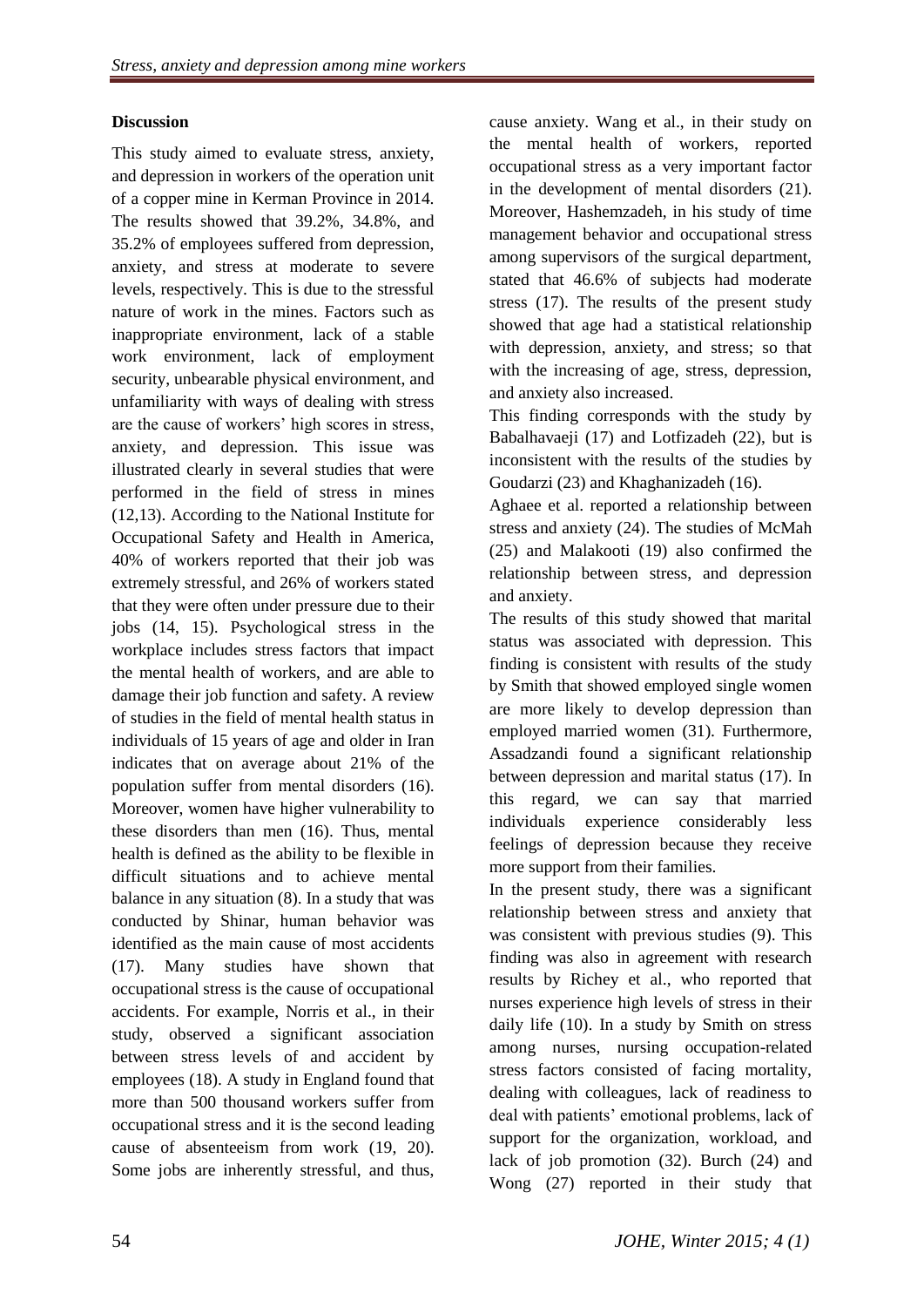individuals with shift work have a higher occupational stress that is consistent with the results of this study . Disturbance of the circadian cycle due to shift work impairs the secretion of enzymes, and this causes stress. In addition, one of the causes of high stress in shift workers was less resting time (22, 28).

In the present study, no significant relationship was found between education and stress, depression, and anxiety that was consistent with the findings of Abedi and Lotfizadeh (29). The results of the study by Ofili indicated that low education level is a stress factor (30). This was not consistent with the present study results. We can prevent accidents and physical and mental illnesses by applying individuals to stressful jobs accurately. It is suggested that workers receive training on methods of coping with stress.

#### **Conclusion**

According to the results of this study, ultimately 40% of the employees suffered from depression, anxiety, and stress at moderate to severe levels. The results of this study showed that stress, anxiety, and depression were at a high level among the examined miners.

#### **Acknowledgments**

The authors are grateful to faculty members of the Department of Occupational Health and all managers and staff of the studied copper mine in Kerman Province for their assistance in this project.

**Conflict of interests:** None declared.

### **References**

- 1. Lesan Sh, Ghofranipour F, Birashk B, Faghihzadeh S. Application of PRECEDE in reducing tehranian firemen anxiety. Iranian Journal of Psychiatry and Clinical Psychology 2003; 9(2):77-83.
- 2. Shantz M. Effect of work-related stress on firefighter/paramedic. Michigan, USA: Eastern Michigan University Ypsilanti Mi; 2002 Aug.
- 3. Kirchsteiger Ch. Trends in accidents, disasters and risk sources in Europe. J Loss Prev Process Ind 1999; 12(1):7-17.
- 4. Parker D, Lawrie M, Hudson PTW. A framework for understanding the development of organisational safety culture. Saf Sci 2006; 44(6):551-62.
- 5. Patti E, Acosta J, Chavda A, Verma D, Marker M, Anzisi L. Prevalence of anxiety and depression among emergency department staff. New York Medical Journal 2007; 2(2).
- 6. Lee I, Wang HH. Perceived occupational stress and related factors in public health nurses. J Nurs Res 2002; 10(4):253-60.
- 7. Angermeyer MC, Bull N, Bernert S, Dietrich S, Kopf A. Burnout of caregivers: a comparison between partners of psychiatric patients and nurses. Arch Psychiatr Nurs 2006; 20(4):158-65.
	- 8. Ghalichi L, Pournik O, Ghaffari M, Vingard E. Sleep quality among health care workers. Arch Iran Med 2013; 16(2):100-3.
- 9. Khaghanizadeh M, Ebadi A, Ciratinair M, Rahmani M. The study of relationship between job stress and quality of work life of nurses in military hospitals. Journal of Military Medicine 2008; 10(3):175-84.
- 10. Babalhavaeji F, Pashazadeh F. Evaluation of occupational stress among librarians and managers of public libraries attached to the public library foundation (Case Study of Tehran). Research on Information Scienc & Public Libraries 2010; 16(3):103-22.
- 11. Moradipanah F. Effect of light music on depression, anxiety and stress (dass-21) for Iranian population. [MSc Thesis]. Tehran: Tarbiyat Modarres University; 2005.
- 12. Hunt AP, Parker AW, Stewart IB. Symptoms of heat illness in surface mine workers. Int Arch Occup Environ Health 2013; 86(5):519-27.
- 13. Park EK, Wilson D, Alagüney ME, Bal C, Tutkun L, Abuşoğlu S, et al. Elevated urinary metal levels in Turkish mine workers. Turkish Journal of Occupational / Environmental Medicine and Safety 2015; 1(1):11-21.
- 14. Caulfield N, Chang D, Dollard MF, Elshaug C. A review of occupational stress interventions in Australia. Int J Stress Manag 2004; 11(2):149-66.
- 15. Di Milia L, Waage S, Pallesen S, Bjorvatn B. Shift work disorder in a random population sample–prevalence and comorbidities. PLoS One 2013; 8(1):e55306. doi: 10.1371/journal.pone.0055306.
- 16. Noorbala AA, Bagheri Yazdi SA, Asadi Lari M, Vaez Mahdavi MR. Mental health status of individuals fifteen years and older in Tehran-Iran (2009). Iranian Journal of Psychiatry and Clinical Psychology 2011; 16(4):479-83.